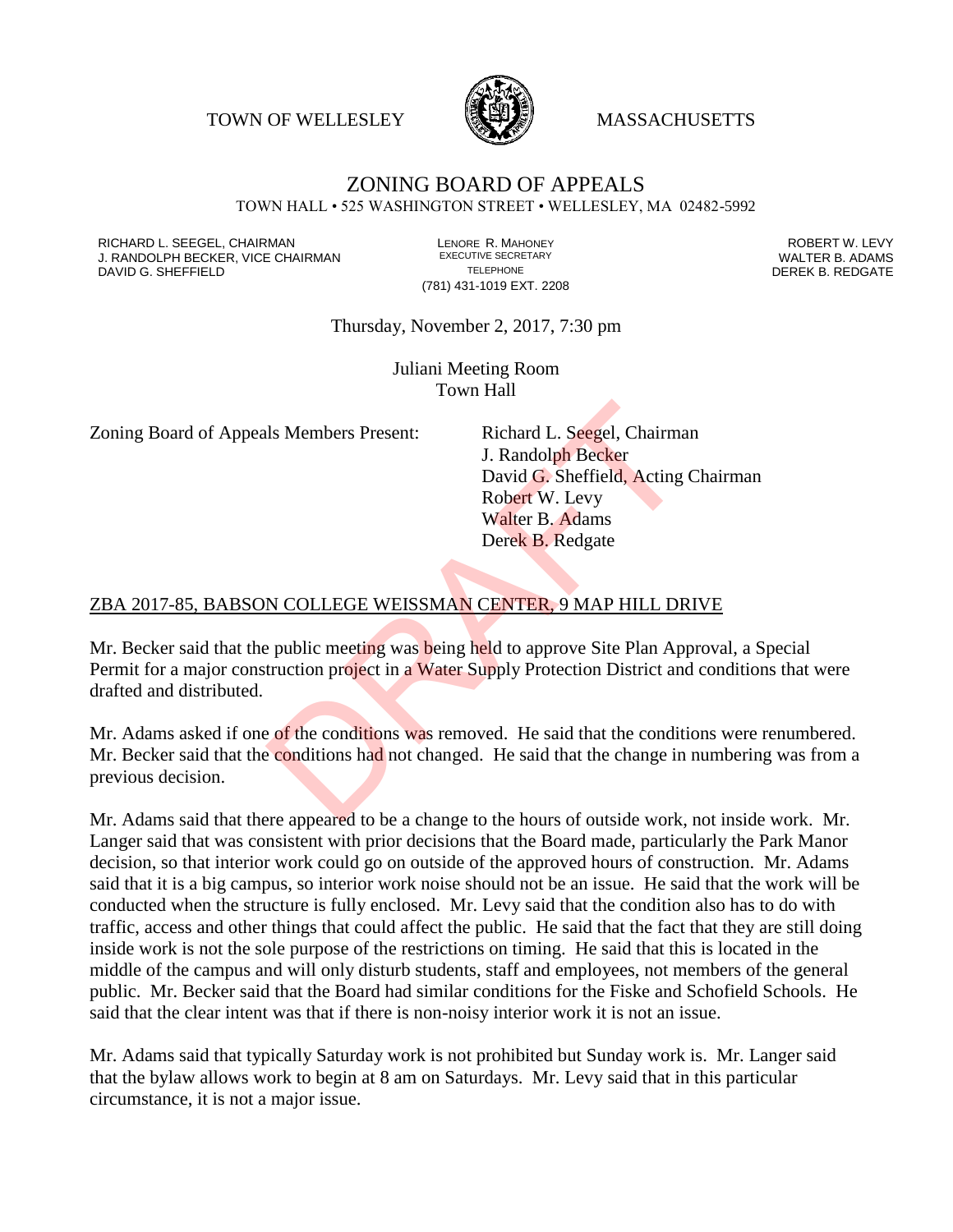Mr. Becker said that Condition #5 talks about a reasonable procedure that is intended to safeguard the Water Supply Protection District. He said that there is no reporting requirement. He questioned whether that is something that the Board should think about adding or whether the procedure is enough, similar to the Operation & Maintenance Plan for runoff and drainage. He said that they have to report annually to the Town Engineer. Mr. Levy said that they are also governed by State and Federal laws with regard to hazardous materials. Mr. Adams said that they have to establish procedure that can be reviewed if there are any issues.

Mr. Grissino said that Babson has art studios and two science labs on campus, so they have policies and protocols in place already, which is why he changed the language to Director of Operations, who oversees all of Babson's facilities and the health and safety group. He said that this will be consistent with other things that they have in place.

Mr. Becker said that the edits to the conditions are acceptable.

Mr. Levy moved and Mr. Adams seconded the motion to grant Site Plan subject to the conditions that were discussed at the public meeting. The Board voted unanimously to grant Site Plan Approval.

Mr. Adams moved and Mr. Levy seconded the motion to grant a Special Permit for a major construction project in a Water Supply Protection District, finding that the project will meet the requirements of Section XIVE of the Zoning Bylaw, subject to a condition that the Applicant shall establish, apply, and maintain a reasonable procedure under which appropriate members of the Babson College faculty, with the Director of Facilities Operations and the Director of Public Safety, shall review and approve a program for the delivery, use, storage, and disposal of any Toxic or Hazardous Materials (as defined in Section XIVE of the Zoning ByLaw) in any part of the Project. The procedure shall, as a minimum, meet the applicable requirements of Section XIVE(F) of the Zoning ByLaw. The Board voted unanimously to grant a Special Permit. I. Adams seconded the motion to grant site Plan subject<br>tiblic meeting. The Board voted unanimously to grant Sit<br>Mr. Levy seconded the motion to grant a Special Permit<br>NATer Supply Protection District, finding that the pro

# ZBA 2017-57 UNITARIAN UNIVERSALIST WELLESLEY, 309 WASHINGTON STREET

Mr. Seegel said that the request is for a determination by the Board that allowing the Wellesley Farmers' Market to operate on Wednesday, November 22, 2017 instead of on Thursday, November 23, 2017 is a minor modification that does not require at public hearing. Mr. Sheffield moved and Mr. Redgate seconded the motion to make a determination that allowing the Wellesley Farmers' Market to operate on Wednesday, November 22, 2017 instead of on Thursday, November 23, 2017 is a minor modification that does not require at public hearing. The Board voted unanimously to make a determination that the proposed change is a minor modification that does not require a public hearing.

# ZBA 2017-86, JOHN CHAPMAN, 12 FLETCHER ROAD

Presenting the case at the hearing was John Chapman, the Petitioner, who said that he has a small architectural practice that he runs in his home in Wellesley. He said that the request is to continue under the same conditions that he has been working under the past 15 to 20 years. He said that there have been no complaints from the neighbors. He said that there is adequate parking on the property. He said that there will be no change to the number of clients.

Mr. Seegel asked if there was anyone present at the public hearing who wished to speak to the petition.

Mr. Adams moved and Mr. Redgate seconded the motion to grant renewal of a special permit for a two year period to allow a home occupation for an architectural business. The Board voted unanimously to grant renewal of the special permit.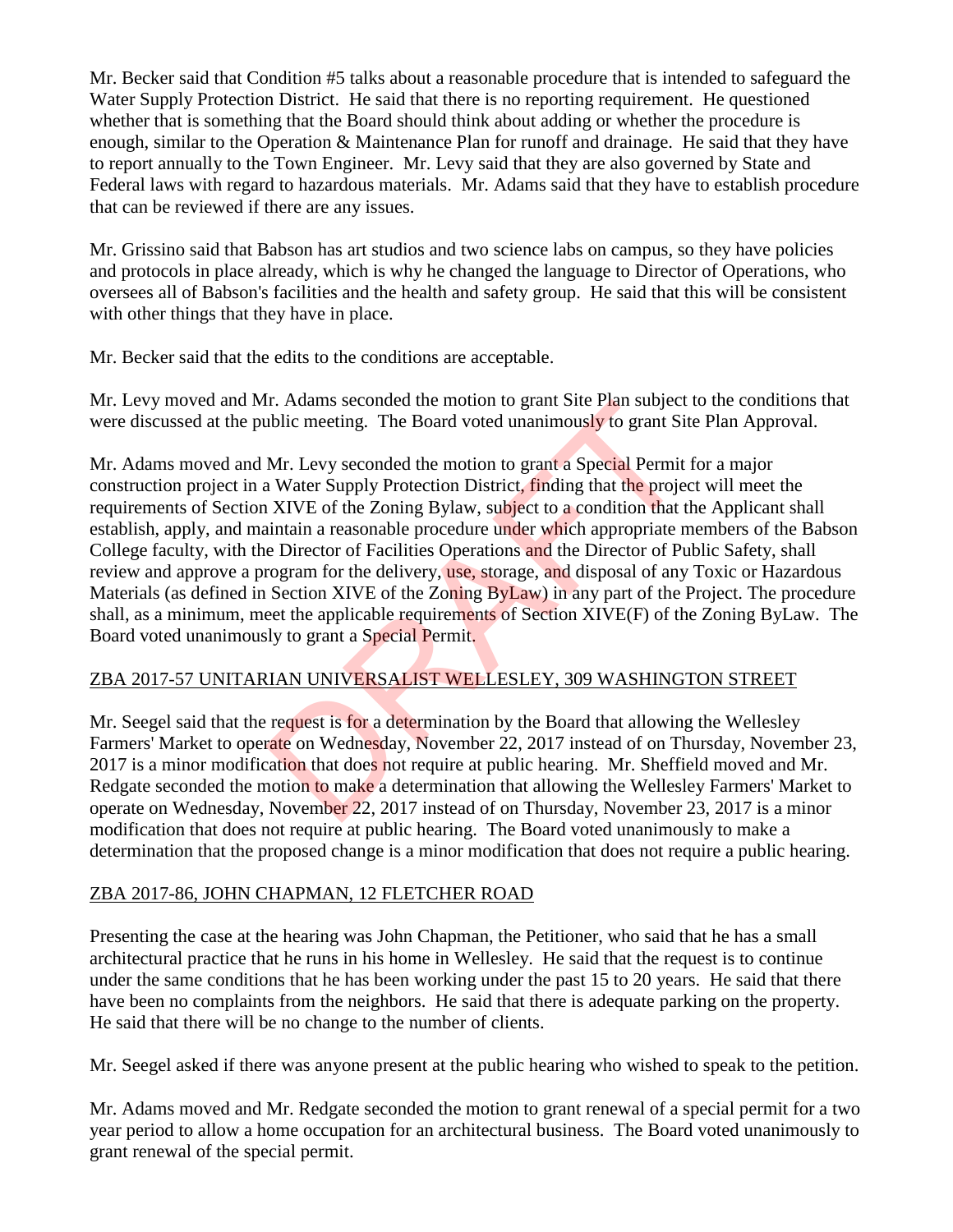## ZBA 2017-57, UNITARIAN UNIVERSALIST WELLESLEY, 309 WASHINGTON STREET

Present at the hearing was John Spencer. Mr. Seegel said that Wellesley Farmers Market asked the Board to make a determination that moving the market day from Thursday, November 23<sup>rd</sup> to Wednesday, November  $22<sup>nd</sup>$  be deemed a minor modification without requiring a public hearing. The Board voted unanimously to deem the requested change as a minor modification that does not require a public hearing.

#### ZBA 2017-87, UNITARIAN UNIVERSALIST WELLESLEY, 309 WASHINGTON STREET

Presenting the case at the hearing was John Spencer, representing the Wellesley Farmers Market. He said that the request is to extend the special permit to 2018. He said that the permit that is in effect will expire on December 31, 2017.

Mr. Spencer said that the Zoning Bylaw mentions the words temporary and seasonal. He said that Mike Grant, Building Inspector, determined that this is a temporary use. He said that part of the conversation about granting the special permit to the end of the year was to allow time to figure out what the bylaw meant by temporary and seasonal because the request was to go for a longer period. He said that Mr. Grant determined that this fits the definition of temporary use.

Mr. Seegel asked if there was anyone present at the public hearing who wished to speak to the petition.

Mr. Spencer said that one of the conditions was to meet with the police monthly. He said that over the past five years they have not had any issues with traffic. He said that the Police Department does not think that they have to meet every month. He asked that the Board grant relief from that condition. He said that they could meet with the police either quarterly or not at all. Mr. Seegel said that the operators of the Farmers Market should make the police aware that this will be a 12 month temporary permit. e Zoning Bylaw mentions the words temporary and seas aspector, determined that this is a temporary use. He said<br>ting the special permit to the end of the year was to allow<br>y temporary and seasonal because the request was t

Mr. Adams moved and Mr. Redgate seconded the motion to grant a special permit to allow a temporary use to operate a Farmers Market from 12:30 pm to 2:30 pm, on a weekly basis for the entire year. The Board voted unanimously to grant a special permit.

# ZBA 2017-78 NORTHLAND RESIDENTIAL ADVISORY GROUP, LLC, 11 HOMESTEAD ROAD

Presenting the case at the hearing were David Himmelberger, Esq., Peter Crabtree, representing Northland Residential Advisory Group, LLC, Alan Aukeman, Landscape Architect, Chris Russ, Architect, and Wes Mize, Engineer.

Mr. Himmelberger said that at the Board's first hearing for the request for a special permit many neighbors raised a number of concerns. He said that the Board requested that further information be provided, similar to that which would accompany a Large House Review (LHR) submittal and that efforts be made to work with the neighbors to address their concerns. He said that Northland had made extensive outreach to the neighbors prior to the first hearing. He said that they redoubled their efforts. He said that the revised materials that were submitted last week contained extensive and additional reformatted information regarding a detailed Landscape Design Planting Plan, contextural information regarding the neighborhood demonstrating that the proposed house is similar in height and TLAG density to many other homes in the neighborhood, and an Stormwater Management Plan. He said that the rear third floor dormer was redesigned and reduced the height by several feet, which was an issue that was of great concern to the neighbors. He said that ongoing conversations continued with direct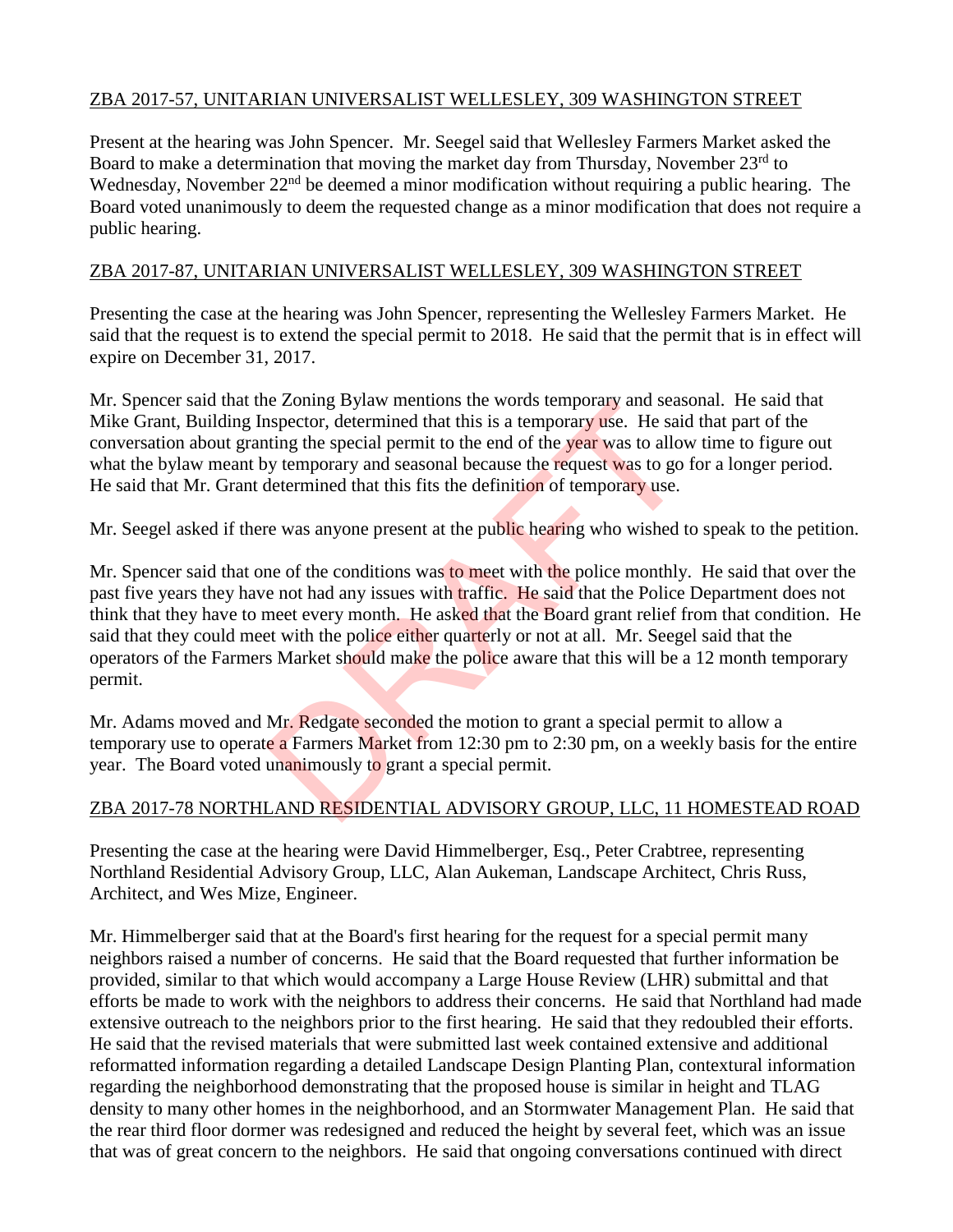abutters regarding the landscaping screening to be planted on their common property lines. He said that the Applicant met with seven neighbors on site on October 24, 2017 to narrow and clarify the issues and concerns of the neighbors. He said that the primary issue that remained following that meeting was the design of the rear third floor dormer. He said that the neighbors expressed willingness to support the project if further mutually agreeable changes or reductions to the dormer design could be achieved. He said that Northland and its Architects, Jan Gleysteen, went back to the drawing board. He said that he, Northland and Mr. Gleysteen met with eight neighbors last night to present a two new dormer design options. He said that the neighbors unanimously supported one of those options which resulted in a further reduction in the width of the face of the dormer from 28 feet to 19 feet. He said that there were additional modifications to the angled side walls and a reduction in the height of the overall dormer face.

Mr. Seegel asked to see a copy of the revised plans. Mr. Crabtree distributed plans. Mr. Himmelberger said that the plans show a revised third floor rear dormer, a third floor plan and the side elevations. He said that the rear elevation shows a redesign of the dormer that met with approval of the neighbors.

Mr. Himmelberger said that Northland and the neighbors agreed on a location of a chain link construction fence – rear yard to protect mature trees that provide screen – on house side of fence – temporary chain link fence across the rear yard to protect a number of trees that provide vital screening to the neighbors. He said that there is further confirmation that the minor grading proposed in the rear yard is as shown on the previously submitted and thus is on the house of the chain link fencing. Mr. Redgate confirmed that it will be a temporary chain link fence during construction. Mr. Himmelberger said that the neighbors requested and Northland agreed to meet with the neighbors prior to installation of the chain link fence and the irrigation system. He said that Northland further agreed to meet with the neighbors on a periodic basis, every 30 days. He said that the collaboration between Northland and the engaged neighbors was unprecedented. He said that spirited concerns of neighbors led to meetings with the Developer and ended with all of the parties reaching consensus. that Northland and the neighbors agreed on a location of<br>the vyard to protect mature trees that provide screen – on hc<br>nee across the rear yard to protect a number of trees that<br>id that there is further confirmation that t

Mr. Seegel said that the plan with the fence is dated October 18, 2017. Mr. Himmelberger said that a Revision 1 is shown in the title block. He said that they will mark a revision for November 2, 2017. He said that the revised elevation drawings of the rear dormer and the side elevations that show a minor change, revised Plan C1 reflecting the location of construction fencing. He said that the Applicant further offers language to be incorporated by the Board in the granting of the special permit with regard to tree protection measures. He submitted a copy to the Board. He said that it was reviewed with the neighbors and met with their approval. He said that it provides for a protocol to ensure that mature trees at the rear are best protected during construction by fencing and additional irrigation prior to installation of the irrigation system if they get into dry conditions. He said that the protective fencing may be temporarily taken to remove the trees that are shown on plan to be coming down, which are diseased or invasive species. He said those trees were listed on the previously submitted plan. He said that met with the approval and support of the neighbors. He said that they believe that they have adequately addressed the Board's concerns regarding receiving additional information for stormwater, a detailed landscape plan, new dormer design and a revised site construction plan showing the construction fencing. He said that the neighbors are satisfied that the Applicant has addressed their significant concerns.

Mr. Sheffield said that the temporary fence is to demonstrate the limit of work line. Mr. Himmelberger said that it will keep heavy equipment off of tree roots.

Mr. Sheffield said that carriage lamps often create quite a distance of horizontal glare. He said that there are three carriage lamps, two on the back and one by the garage. He said that you can see the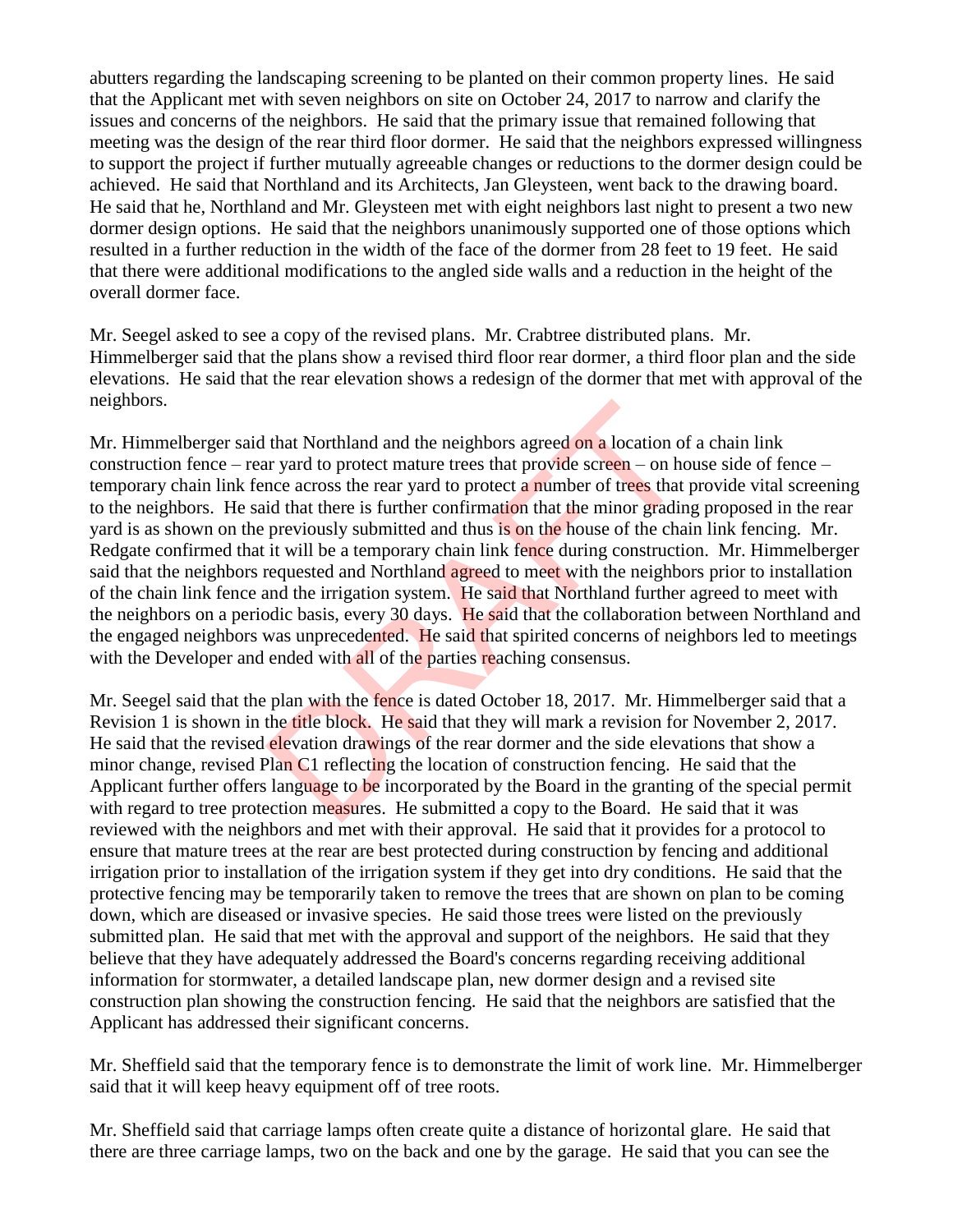light from some distance. Mr. Mize said that VHB developed the Photometrics Plan. He said that the lamps will be low wattage, so there will not be much light. He said that they will be similar to an indoor light. He said that the Photometrics Plan is based upon the lights that were selected. He said that the table in the plan shows the wattage that was selected. He said that the LED wattage will be 2 watts. Mr. Sheffield said that direct glare is different from light levels. Jan Gleysteen, Architect, said that the fixtures are normal wall sconces that are dark sky compliant. He said that the rear lot is heavily vegetated at the rear and the front. He said that the three abutters at the rear rise up approximately six feet in topography, so their first floors are higher than the first floor for this property. He said that lighting at the rear is for the terrace and for the garage at the front. He said that it should not be impactful on the neighbors.

Mr. Sheffield said that on the front elevation the location of the lighting may not have been coordinated with the lighting plan. He said that there is a carriage light on the wall adjacent to the door but nothing on either side of the garage doors. Mr. Gleysteen said that the plan was not updated.

Mr. Sheffield said that the discussions with the neighbors has helped the neighbors. He said that the design has responded to that. He said that the rear dormer is greatly reduced, which was a sticking point at the previous hearing.

Mr. Seegel asked if there was anyone present at the public hearing who wished to speak to the petition.

Lisa Abeles, 11 Cottage Street, said she is the representative for the neighbor group. She said that Mr. Redgate had suggested that the Developers meet with the neighbors. She said that they had very good meetings. She said that Mr. Crabtree met with **people** individually and as a group. She said that he seems to be sincere and she trusts him completely. She said that the neighbors give their whole hearted support. She applauded Mr. Crabtree on the good team that he put together. the discussions with the neighbors has helped the helphotom.<br>
The said that the rear dormer is greatly reduced, where<br>
aring.<br>
The was anyone present at the public hearing who wished the Street, said she is the representat

Mr. Seegel said that it is a pleasure to see developers and neighbors get together and reach a consensus.

Mr. Redgate said that the graphics were very helpful.

Mr. Seegel said that the Plans are as amended on November 2, 2017.

Mr. Sheffield moved and Mr. Redgate seconded the motion to grant a special permit, subject to all of the plans in the set including the revised plans dated November 2, 2017. The Board voted unanimously to grant a special permit.

#### ZBA 2017-88, KATHARINE CUNNINGHAM, 106 CREST ROAD

Presenting the case at the hearing was Hans Schaefer, representing Katharine Cunningham, the Petitioner. He said that the request is for a special permit for a small second floor addition on top of a flat garage roof.

Mr. Schaefer said that when the survey was done, it was discovered that at the corner of Crest and Oakencroft Roads there is a small nonconforming setback. He said that the house was built in 1926. Mr. Seegel said that the only nonconformity here is that the front yard setback is 27.4 feet where 30 feet is required.

Mr. Schaefer said that there will be no increase in footprint.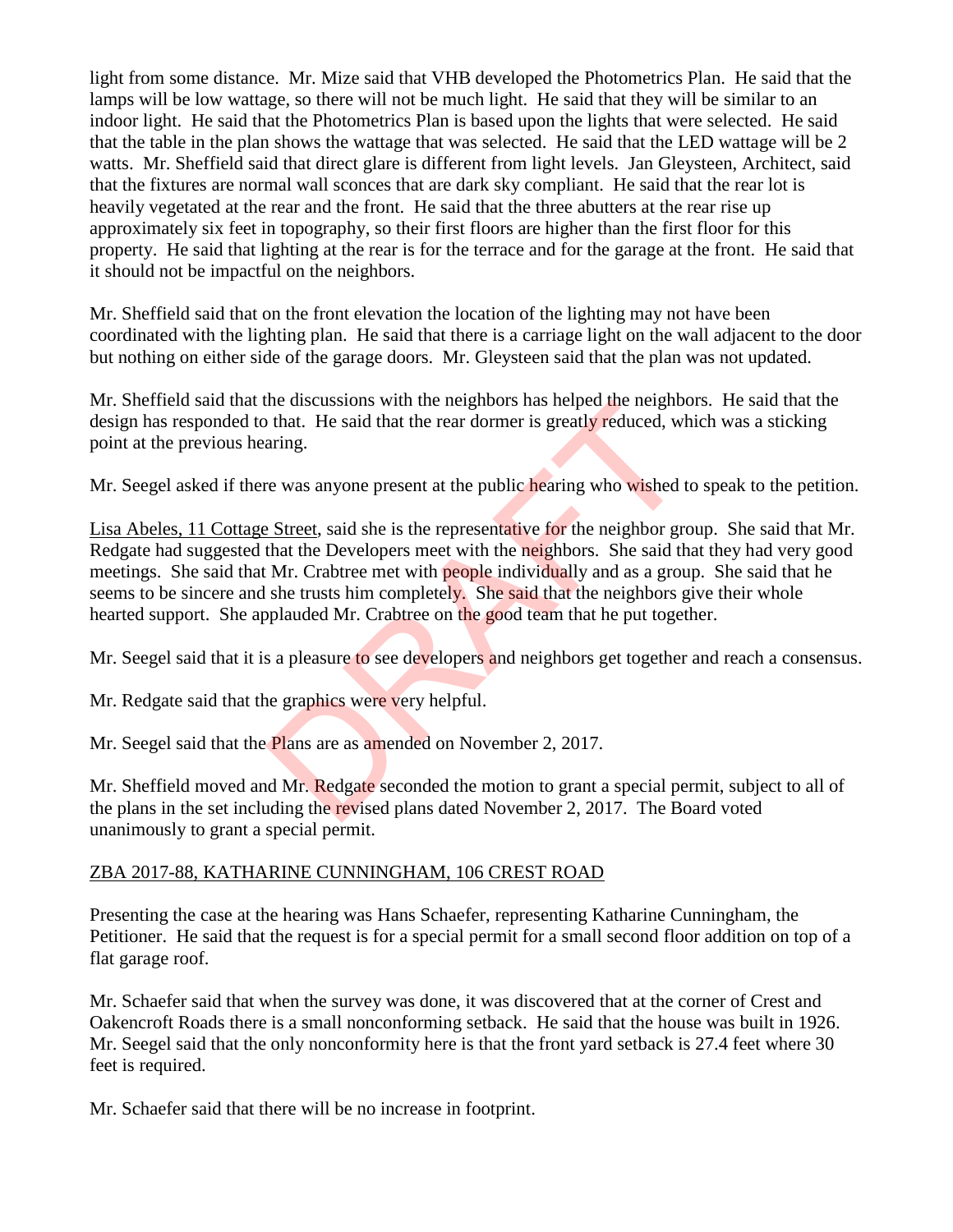Mr. Adams said that the proposed addition will be in a compliant location. He said that the Planning Board commented that there is substantial vegetation that will pretty much obscure the addition altogether.

Mr. Schaefer said that the existing bedroom goes out over the garage roof. He said that the proposed addition will bring the look of the house closer to its original intent. He said that they will remove a fake copper roof and change it to a straight ridge. He said that they will repeat the existing stucco condition on the house.

Mr. Seegel asked if there was anyone present at the public hearing who wished to speak to the petition.

Mr. Redgate moved and Mr. Adams seconded the motion to grant a special permit for a nonconforming structure with less than required front yard setback of 27.4 feet to Oakencroft Road, and made a finding that the proposed structure shall not be substantially more detrimental to the neighborhood than the existing nonconforming structure. The Board voted unanimously to grant a special permit.

## ZBA 2017-89, UNITED INVESTMENT FLEET, LLC, 48 CEDAR STREET

Presenting the case at the hearing were Terrence Morris, Esq. and Tom Zou, United Investment Fleet, LLC, the Petitioner.

Mr. Morris said that his client purchased the property several months ago. He said that the property consisted of two lots, an 8,000 square foot lot and a 6,000 square foot plus lot that merged to become a 14,000 square foot plus lot that is compliant in the 10,000 square foot Single Residence District. He said that the request is to demolish an existing porch that faces Cedar Street and add a two story addition to a nonconforming single family structure that does not meet the 30 foot setback requirement from Cedar Street and the 20 side yard setback. He said that the existing front yard setback is 22.6 feet and the existing side yard setback is 13.1 feet. D INVESTMENT FLEET, LLC, 48 CEDAR STREET<br>ne hearing were Terrence Morris, Esq. and Tom Zou, Uni<br>client purchased the property several months ago. He sa<br>n 8,000 square foot lot and a 6,000 square foot plus lot th<br>lot that i

Mr. Morris said that his client spoke with the abutters on both sides and they have no objections.

Mr. Morris said that the proposed addition will not exacerbate the existing nonconformity. He said that demolition of the front porch will improve the situation by increasing the front yard setback to 27.3 feet.

Mr. Seegel said that the porch will be coming off and the setback will be increased to 27.3 feet.

Mr. Seegel read the Planning Board recommendation that said that the altered structure would result in a Total Living Area plus Garage (TLAG) of almost triple the existing structure and further, that the current structure's TLA is 1,464 square feet and this will be an almost 5,000 square foot home. Mr. Seegel said that this is a pre-existing nonconforming property. He said that it is a very large lot and the setbacks are enormous, 53 feet at the rear and 42 feet on the right side. He said that the Planning Board asked that the Zoning Board consider the criteria for Large House Review (LHR) in its review and request additional materials from the Applicant. He said that he did not see the need to apply LHR standards in this particular case.

Mr. Adams said that he is a neighbor who lives on River Ridge at the other end. He said that he will not be impacted by this proposal. He said that he would not be prejudiced in any way about his decision.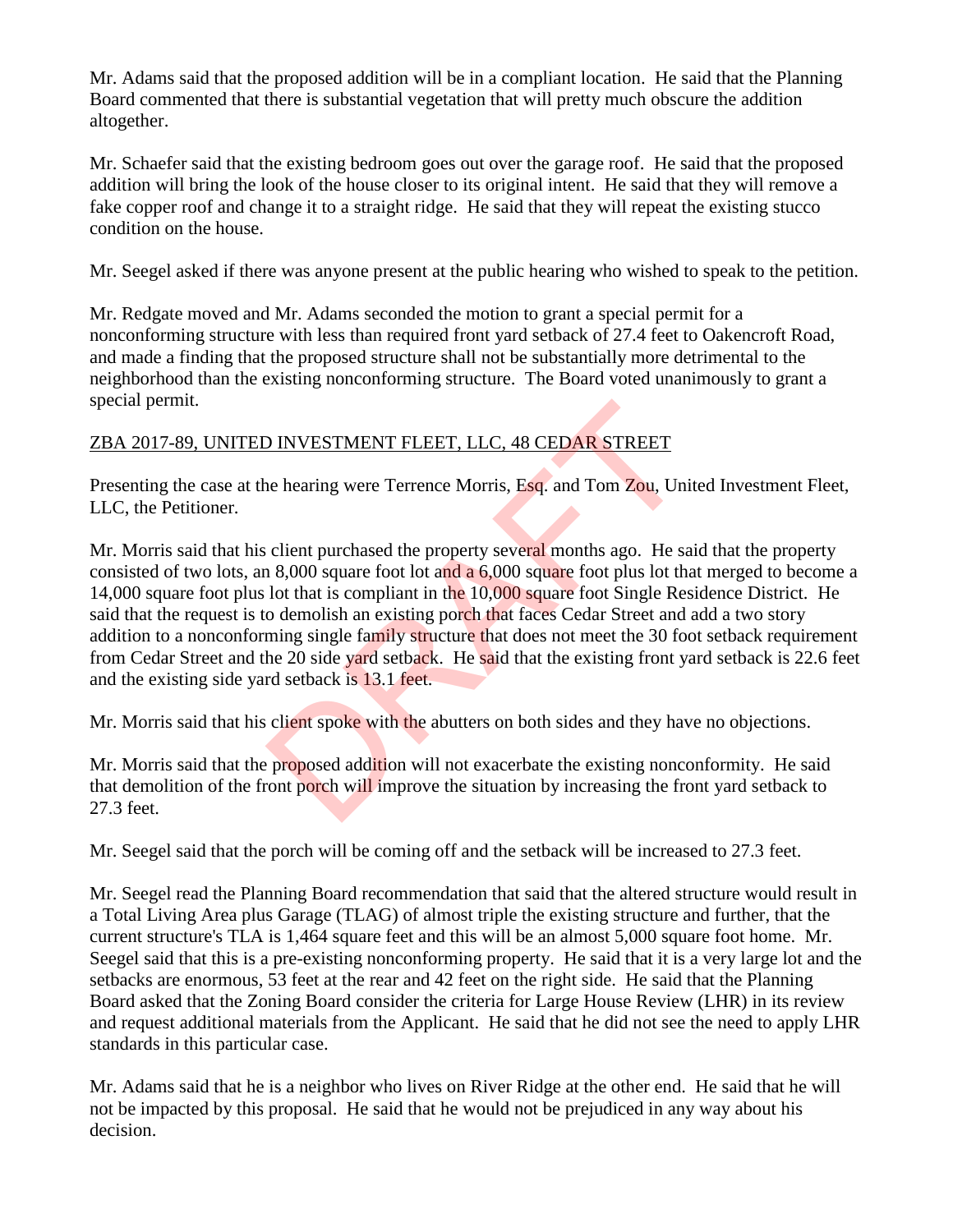Mr. Adams asked if the Applicant shared the plans with anyone other than the two abutters. He asked if the plans were shared with the homeowner who lives across the town land. Mr. Zou said that he had not.

Mr. Morris said that it is his understanding that this project would be subject to LHR because it does exceed the existing TLAG by more than 10 percent. Mr. Seegel said that under the bylaw, this property is not subject to LHR because it is a pre-exist nonconforming property. He said that once a property is nonconforming, LHR goes away. He said that the Planning Board is asking ZBA to apply the LHR principles to the property. He said that it is a very large addition but he does not see it as something that adversely affects anyone around.

Mr. Adams said that the Board always encourages applicants to share their plans with as many neighbors as possible.

Mr. Seegel asked if there was anyone present at the public hearing who wished to speak to the petition.

Mr. Redgate asked if the Applicant would be willing to supply additional information that would meet the LHR criteria. Mr. Morris said that it is possible to affect some reduction in the structure. Mr. Seegel said that the Planning Board is talking about other things such as drainage, trees, landscaping, and lighting. Mr. Morris said that they were considering the main thrust of LHR, which is its volume. He said that drainage and the other standards are peripheral matters. Mr. Seegel said that they are major peripheral matters under LHR. Mr. Redgate said that those standards mitigate the impact. Mr. Morris said that the proposed setbacks are quite generous and they will not exacerbate the setbacks. e Applicant would be willing to supply additional inform<br>Morris said that it is possible to affect some reduction in t<br>mining Board is talking about other things such as drainag<br>is said that they were considering the main

Mr. Morris said that the standard is whether the **proposal will** be substantially more detrimental to the neighborhood. He questioned whether simply expanding the structure will make it substantially more detrimental. He said that you would have to define what more detrimental is.

Mr. Redgate said that he would lean toward the determination that this would be more detrimental because of the massing and the increase from one story up to three stories. He said that it is a grand redevelopment of what is currently there and in comparison to other homes on Cedar Street. He said that another Petitioner helped the Board by providing the square footage of properties located around the neighborhood to help it decide if would be more detrimental.

Mr. Seegel asked if a TLAG Affidavit was submitted with the documents. Mr. Morris said that it was not because it was not required.

Mr. Adams said that the Planning Board represents that the proposed structure will be close to 5,000 square feet. Mr. Seegel said that it will be a huge house. Mr. Morris said that the plans show the house at 4,930 square feet, of which 552 square feet are garage. He said that it is possible to reduce the square footage to 10 percent over the threshold of 3,600 square feet. He said that the current square footage is 4,430 square feet because the garage is under 600 square feet and is not counted. Mr. Seegel said that it is part of the massing of the project. Mr. Morris said that they can reduce the proposed structure by 440 square feet, which will bring the total down to 3,960 square feet, which is below the threshold. Mr. Seegel said that was a good suggestion. He discussed continuing the petition to December 7, 2017. Mr. Morris said that the Applicant is able to submit revised plans a week before the public hearing.

Mr. Adams asked what areas the Applicant would consider modifying. Mr. Morris said that they can reduce the ridge height of the addition. He said that it over powers the main house. Mr. Adams said that the structure is set back from the neighbor facing onto River Ridge. He said that the Applicant